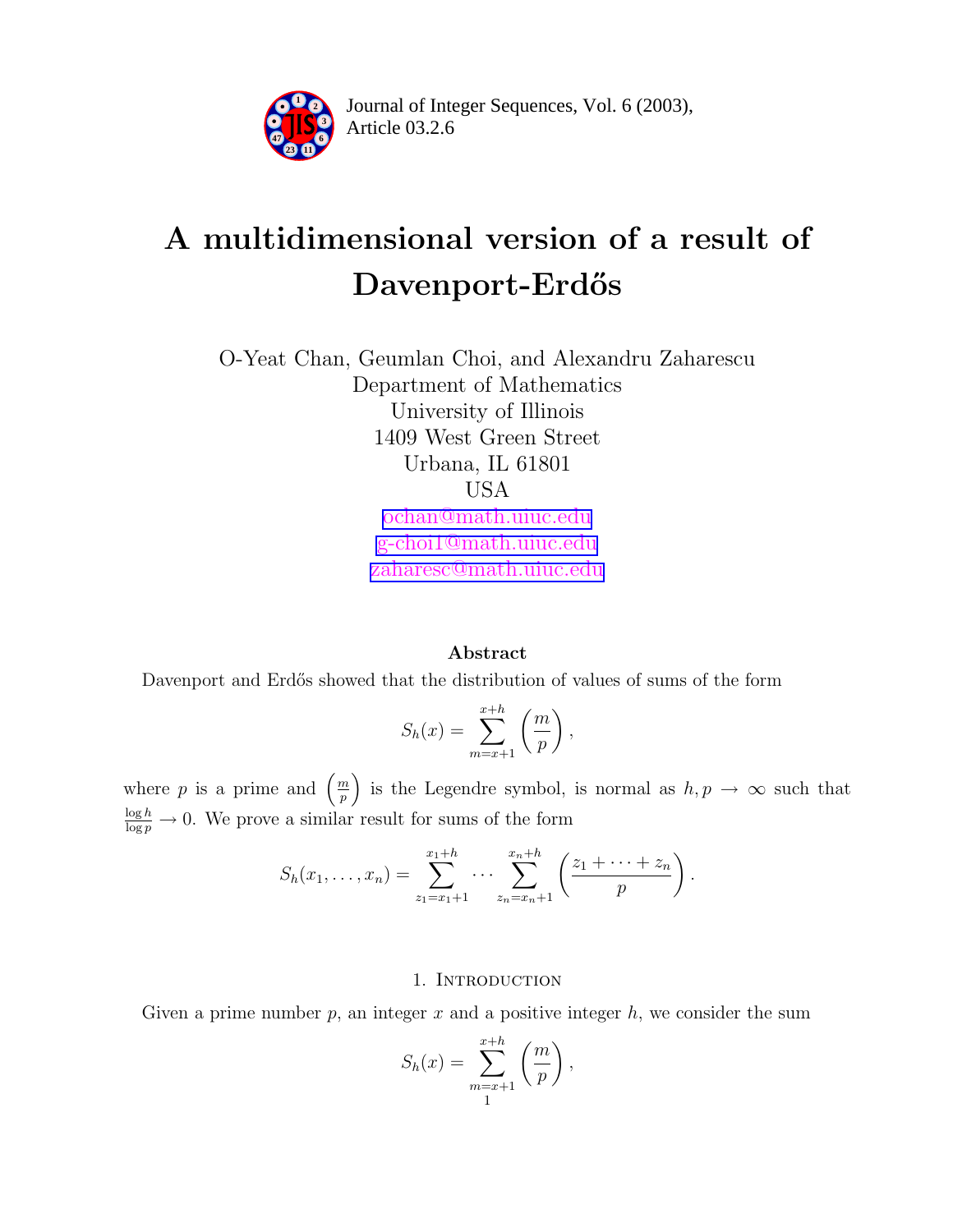<span id="page-1-0"></span>where here and in what follows  $\left(\frac{m}{n}\right)$  $\left(\frac{m}{p}\right)$  denotes the Legendre symbol. The expected value of such a sum is  $\sqrt{h}$ . If p is much larger than h, it is a very difficult problem to show that there is any cancellation in an individual sum  $S_h(x)$  as above. The classical inequality of Pólya-Vinogradov (see [[8](#page-8-0)], [[10\]](#page-8-0)) shows that  $S_h(x) = O(\sqrt{p} \log p)$ , and assuming the Generalized Riemann Hypothesis, Montgomery and Vaughan [[7\]](#page-8-0) proved that  $S_h(x) = O(\sqrt{p} \log \log p)$ . The results of Burgess [[2\]](#page-8-0) provide cancellation in  $S_h(x)$  for smaller values of h, as small as  $p^{1/4}$ . One does expect to have cancellation in  $S_h(x)$  for  $h > p^{\epsilon}$ , for fixed  $\epsilon > 0$  and p large. This would imply the well-known hypothesis of Vinogradov that the smallest positive quadratic nonresidue mod p is  $\langle p^{\epsilon}, p^{\epsilon} \rangle$  for any fixed  $\epsilon > 0$  and p large enough in terms of  $\epsilon$ . We mention that Ankeny [[1\]](#page-8-0) showed that assuming the Generalized Riemann Hypothesis, the smallest positive quadratic nonresidue mod p is  $O(\log^2 p)$ . It is much easier to obtain cancellation, even square root cancellation, if one averages  $S_h(x)$  over x. In fact, Davenport and Erdős [\[5\]](#page-8-0) entirely solved the problem of the distribution of values of  $S_h(x)$ ,  $0 \le x < p$ , as  $h, p \to \infty$  such that  $\frac{\log h}{\log p} \to 0$ . Under these growth conditions they showed that the distribution becomes normal. Precisely, they proved that

$$
\frac{1}{p}M_p(\lambda) \to \frac{1}{\sqrt{2\pi}} \int_{-\infty}^{\lambda} e^{-\frac{1}{2}t^2} dt, \text{ as } p \to \infty,
$$

where  $M_p(\lambda)$  is the number of integers  $x, 0 \le x < p$ , satisfying  $S_h(x) \le \lambda h^{\frac{1}{2}}$ .

For a fixed  $n \geq 2$ , we consider multidimensional sums of the form

$$
S_h(x_1,\ldots,x_n) = \sum_{z_1=x_1+1}^{x_1+h} \cdots \sum_{z_n=x_n+1}^{x_n+h} \left(\frac{z_1+\cdots+z_n}{p}\right),\tag{1.1}
$$

where p is a prime number,  $x_1, \ldots, x_n$  are integer numbers, and h is a positive integer. Upper bounds for individual sums of this type have been provided by Chung [\[3](#page-8-0)]. In this paper we investigate the distribution of values of these sums, and obtain a result similar to that of Davenport and Erdős. Let

$$
c_n := \int_0^n f(t)^2 dt,
$$
\n(1.2)

where  $f(t)$  is the volume of the region in  $\mathbb{R}^{n-1}$  defined by

$$
\{(a_1,\ldots,a_{n-1})\in\mathbb{R}^{n-1}:0
$$

We will see that this constant  $c_n$  naturally appears as a normalizing factor in our distribution result below. Let  $M_{n,p}(\lambda)$  be the number of lattice points  $(x_1, \ldots, x_n)$  with  $0 \leq x_1, \ldots, x_n <$ p, such that

$$
S_h(x_1,\ldots,x_n)\leq \lambda c_n^{\frac{1}{2}}h^{n-\frac{1}{2}}.
$$

Then we show that as  $h, p \to \infty$  such that  $\frac{\log h}{\log p} \to 0$ , one has

$$
\frac{1}{p^n} M_{n,p}(\lambda) \to \frac{1}{\sqrt{2\pi}} \int_{-\infty}^{\lambda} e^{-\frac{t^2}{2}} dt.
$$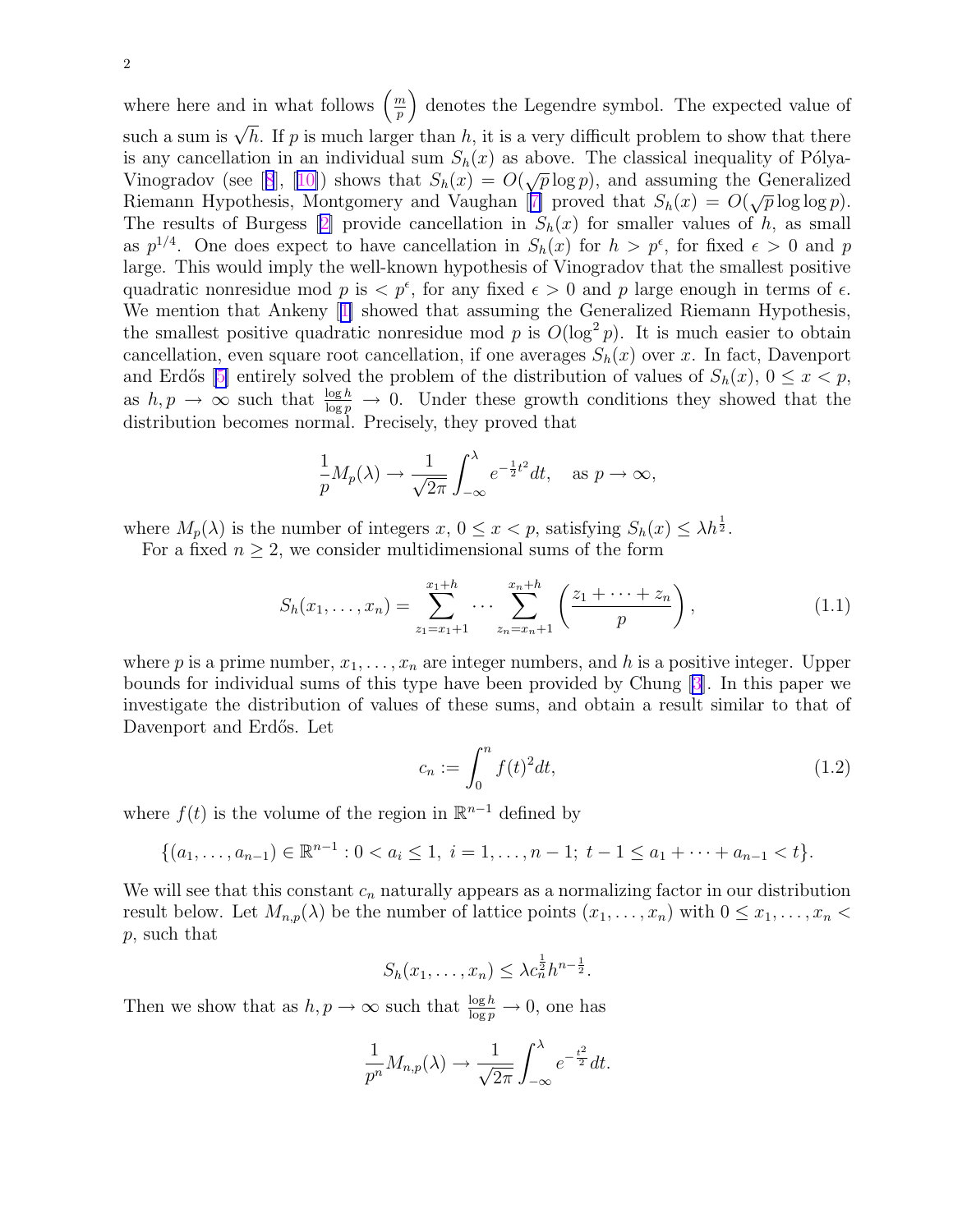## 2. Estimating the moments

<span id="page-2-0"></span>We now proceed to estimate higher moments of our sums  $S_h(x_1, \ldots, x_n)$ .

**Lemma 1.** Let p be a prime number and let h and r be positive integers. Then

$$
\sum_{x_1,\dots,x_n \text{ (mod } p)} S_h^{2r}(x_1,\dots,x_n) = 1 \cdot 3 \cdots (2r-3)(2r-1)
$$

$$
\cdot \left( c_n h^{2n-1} + O_{n,r}(h^{2n-2}) \right)^r \left( p^n + O_r(p^{n-1}) \right) + O_r\left( h^{2nr} p^{n-\frac{1}{2}} \right), \tag{2.1}
$$

and

$$
\sum_{x_1,\dots,x_n \pmod{p}} S_h^{2r-1}(x_1,\dots,x_n) = O_r\left(h^{n(2r-1)}p^{n-\frac{1}{2}}\right).
$$
 (2.2)

Proof. Consider first the case when the exponent is 2r. We have

$$
S_h(x_1,...,x_n) = \sum_{a_1=1}^h \cdots \sum_{a_n=1}^h \left( \frac{x_1 + \cdots + x_n + a_1 + \cdots + a_n}{p} \right)
$$

Therefore

$$
S_h^{2r}(x_1, \ldots, x_n) = \sum_{a_{1,1}=1}^h \cdots \sum_{a_{n,1}=1}^h \cdots \sum_{a_{1,2r}=1}^h \cdots \sum_{a_{n,2r}=1}^h \left( \frac{(x_1 + \cdots + x_n + a_{1,1} + \cdots + a_{n,1}) \cdots (x_1 + \cdots + x_n + a_{1,2r} + \cdots + a_{n,2r})}{p} \right)
$$

and so

$$
\sum_{\substack{x_1,\dots,x_n \pmod{p} \\ x_1,\dots,x_n \pmod{p} \\ 1 \le i \le n \\ 1 \le j \le 2r}} S_h^{2r}(x_1,\dots,x_n)
$$
\n
$$
= \sum_{\substack{a_{i,j}=1 \\ 1 \le i \le n \\ 1 \le j \le 2r}}^{h} \sum_{x_1,\dots,x_n \pmod{p}} \left( \frac{(x_1 + \dots + x_n + a_{1,1} + \dots + a_{n,1}) \dots (x_1 + \dots + x_n + a_{1,2r} + \dots + a_{n,2r})}{p} \right).
$$

Divide the sets of *n*-tuples  $\{(a_{1,i},\ldots,a_{n,i}): i=1,\ldots,2r\}$  into two types. If there exists an i such that the number of  $j \in \{1, \ldots, 2r\}$  for which  $a_{1,i} + \cdots + a_{n,i} = a_{1,j} + \cdots + a_{n,j}$ is odd, we say that it is of type 1. The others will be of type 2. First consider the sum of terms of type 1. Since for each fixed  $x_2, \ldots, x_n$ , the product  $(x_1 + \cdots + x_n + a_{1,1} + \cdots + a_{n,n})$  $a_{n,1})\cdots(x_1+\cdots+x_n+a_{1,2r}+\cdots+a_{n,2r}),$  as a polynomial in  $x_1$ , is not congruent mod p to the square of another polynomial, by Weil's bounds [[11\]](#page-8-0) we have

$$
\sum_{x_2,\dots,x_n \text{ (mod } p} \sum_{x_1 \text{ (mod } p)} \left( \frac{(x_1 + \dots + x_n + a_{1,1} + \dots + a_{n,1}) \dots (x_1 + \dots + x_n + a_{1,2r} + \dots + a_{n,2r})}{p} \right)
$$
\n
$$
= \sum_{x_2,\dots,x_n \text{ (mod } p)} O_r(p^{1/2}) = O_r(p^{n-\frac{1}{2}}).
$$

So the sum of terms of type 1 is  $O_r(n^{2nr}p^{n-\frac{1}{2}})$ . Now consider the sum of terms of type 2. Since the polynomial  $(x_1 + \cdots + x_n + a_{1,1} + \cdots + a_{n,1}) \cdots (x_1 + \cdots + x_n + a_{1,2r} + \cdots + a_{n,2r})$  is a perfect square in this case, the Legendre symbol is 1, except for those values of  $x_1, \ldots, x_n$ 

.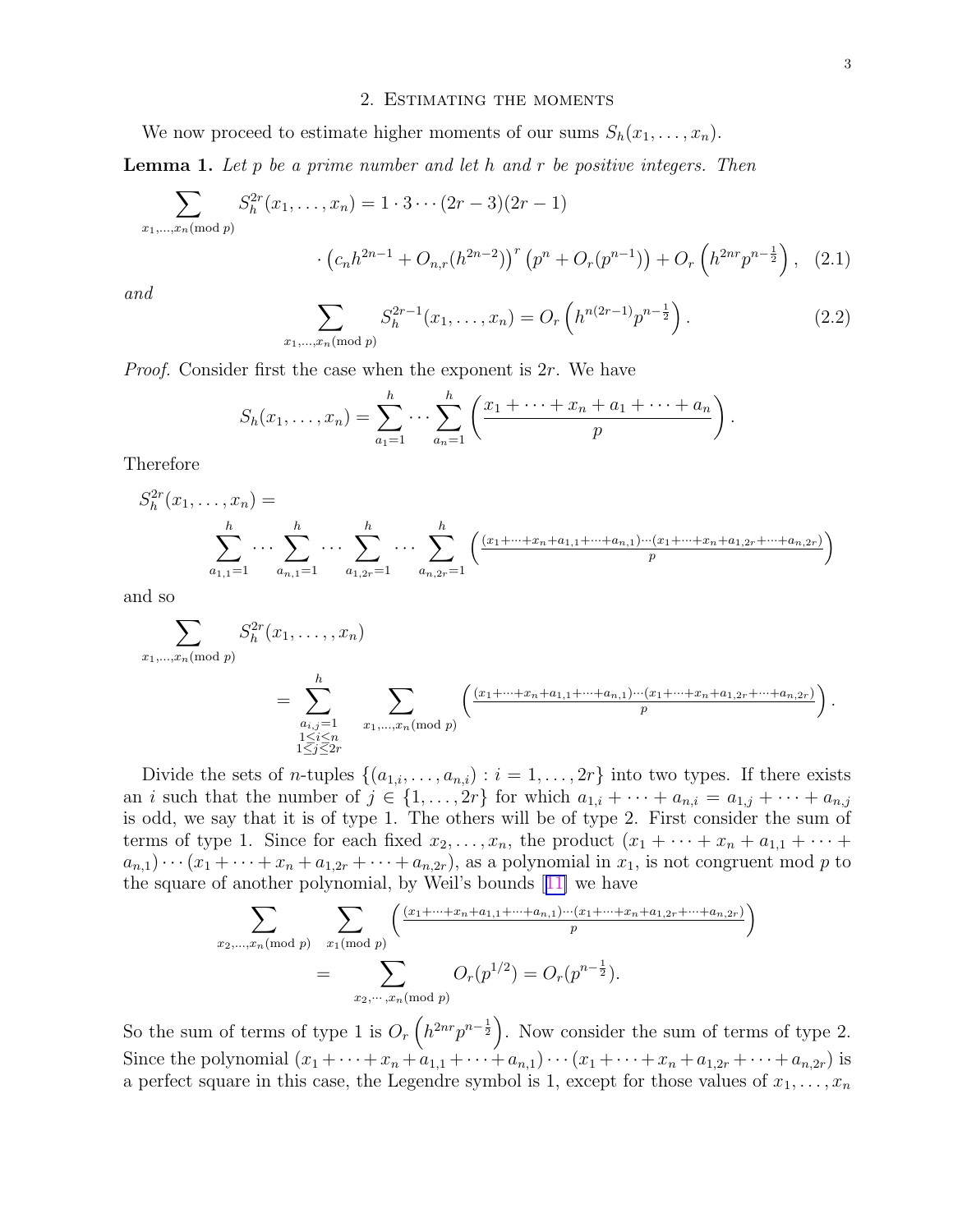for which this product vanishes mod  $p$ . Since the product has at most  $r$  distinct factors, for any values of  $x_2, \ldots, x_n$  there are at most r values of  $x_1$  for which the product vanishes mod p. Thus the sum over  $x_1, \ldots, x_n$  is at most  $p^n$ , and at least  $(p-r)p^{n-1}$ . Hence the contribution of terms of type 2 is

$$
F(h, n, r) (pn + Or(pn-1)),
$$

where  $F(h, n, r)$  is the number of sets  $\{(a_{1,i}, \ldots, a_{n,i}) : i = 1, \ldots, 2r\}$  yielding multinomials of type 2, i.e., sets for which each value of  $a_{1,i} + \cdots + a_{n,i}$  occurs an even number of times, as i runs over the set  $\{1, 2, ..., 2r\}$ . For any integer m with  $n \leq m \leq nh$ , let  $N_m(h, n)$  be the number of *n*-tuples  $(a_{1,i},\ldots,a_{n,i})$  for which  $1 \leq a_{1,i},\ldots,a_{n,i} \leq h$  and  $a_{1,i} + \cdots + a_{n,i} = m$ . Then the number of pairs of n-tuples  $(a_{1,i},\ldots,a_{n,i}), (a_{1,j},\ldots,a_{n,j}),$  with  $a_{1,i}+\cdots+a_{n,i}=a_{1,j}+\cdots+a_{n,j}$ , is  $\sum_m (N_m(h,n))^2$ . In what follows we write simply  $N_m$  instead of  $N_m(h,n)$ . The number of ways to choose r such pairs of *n*-tuples (not necessarily distinct) is  $(\sum_{m} N_m^2)^r$ , and the number of ways to arrange these pairs in 2r places is  $(2r-1)(2r-3)\cdots 3 \cdot 1$ . Hence,

$$
F(h,n,r) \leq 1 \cdot 3 \cdots (2r-3)(2r-1) \left(\sum_{m} N_m^2\right)^r.
$$

On the other hand, the number of ways of choosing  $r$  pairs of distinct sums is at least

$$
\left(\sum_{m} N_m^2\right) \left(\sum_{m} N_m^2 - \max_{m} \{N_m^2\}\right) \cdots \left(\sum_{m} N_m^2 - (r-1) \max_{m} \{N_m^2\}\right)
$$

$$
\ge \left(\sum_{m} N_m^2 - r \max_{m} \{N_m^2\}\right)^r,
$$

and the number of different ways to arrange them in 2r places is  $(2r-1)(2r-3)\cdots 3 \cdot 1$ . Thus

$$
1 \cdot 3 \cdots (2r-3)(2r-1) \left(\sum_{m} N_m^2 - r \max_{m} N_m^2\right)^r \le F(h, n, r)
$$
  

$$
\le 1 \cdot 3 \cdots (2r-3)(2r-1) \left(\sum_{m} N_m^2\right)^r.
$$

Next, we estimate the number  $N_m(h, n) = N_m$ . It is clear that for any m with  $0 < m \le nh$ ,  $N_m$  is the number of lattice points in the region  $R_m$  in  $\mathbb{R}^{n-1}$  given by

$$
R_m := \begin{cases} 0 < a_i \leq h, \quad \text{for } i = 1, \dots, n-1; \\ m - h < a_1 + \dots + a_{n-1} < m. \end{cases}
$$

We send the region  $R_m$  to the unit cube in  $\mathbb{R}^{n-1}$  via the map  $\mathbf{x} \mapsto \frac{\mathbf{x}}{h}$ . Then we have

$$
\overline{R_m} := \begin{cases} 0 < a_i \leq 1, \quad \text{for } i = 1, \dots, n-1; \\ \frac{m}{h} - 1 < a_1 + \dots + a_{n-1} < \frac{m}{h}. \end{cases}
$$

By the Lipschitz principle [[4\]](#page-8-0) we know that

$$
N_m = vol(R_m) + O_n(h^{n-2}) = h^{n-1}vol(\overline{R}_m) + O_n(h^{n-2}).
$$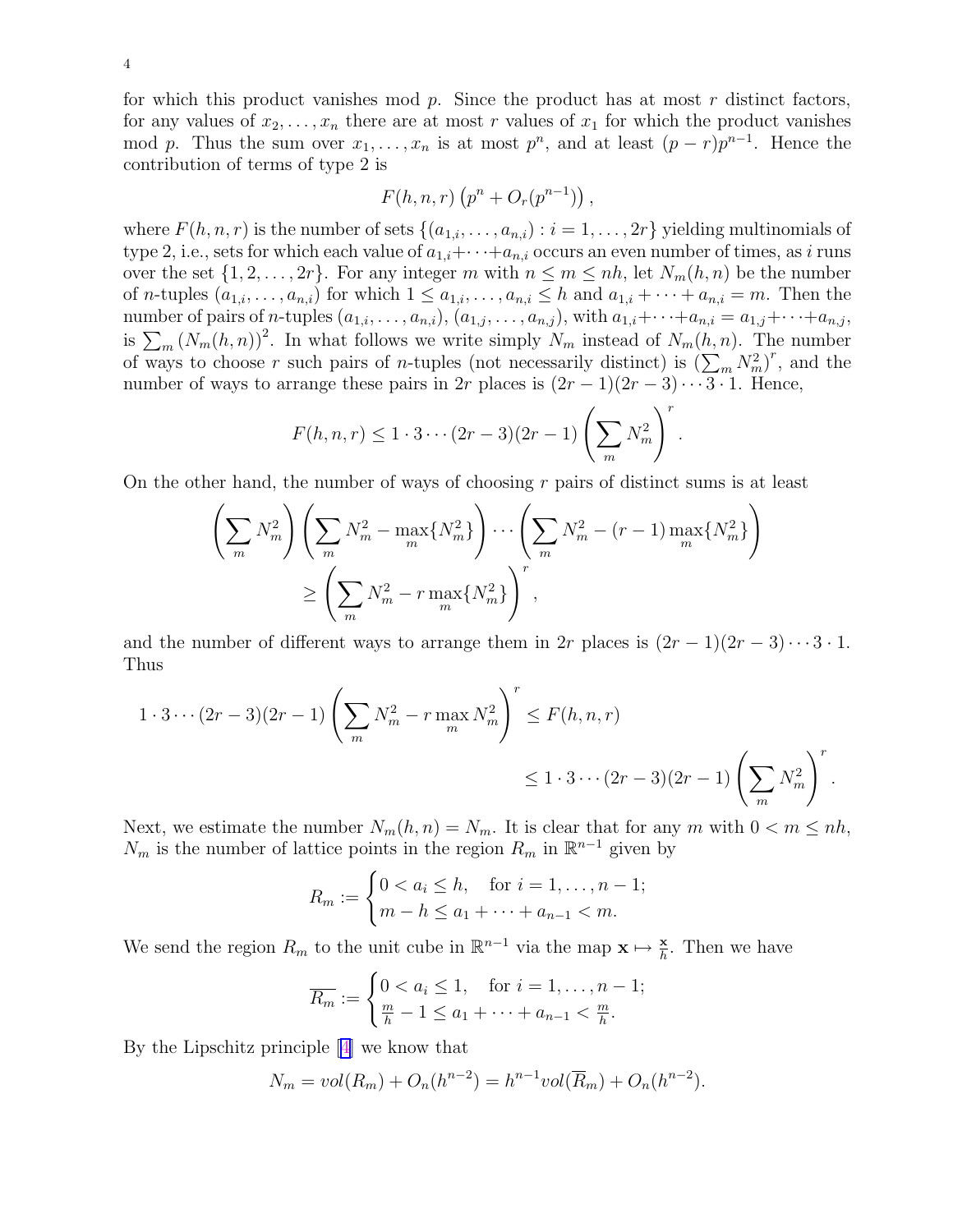<span id="page-4-0"></span>With f defined as in the Introduction, we may write  $vol(\overline{R}_m) = f(\frac{m}{h})$  $\frac{m}{h}$ ). Then

$$
\sum_{0 < m \le nh} N_m^2 = \sum_{0 < m \le nh} h^{2n-2} \left( f \left( \frac{m}{h} \right) \right)^2 + \sum_{0 < m \le nh} O_n(h^{2n-3})
$$
\n
$$
= h^{2n-1} \sum_{0 < m \le nh} \left( f \left( \frac{m}{h} \right) \right)^2 \frac{1}{h} + O_n(h^{2n-2})
$$
\n
$$
= h^{2n-1} \int_0^n \left( f(t) \right)^2 dt + O_n(h^{2n-2})
$$
\n
$$
= h^{2n-1} c_n + O_n(h^{2n-2}), \quad \text{as } h \to \infty.
$$

Hence

$$
F(h, n, r) = 1 \cdot 3 \cdots (2r - 3)(2r - 1) (c_n h^{2n-1} + O_{n,r}(h^{2n-2}))^r,
$$

and  $(2.1)$  $(2.1)$  follows. It is clear that  $(2.2)$  $(2.2)$  holds, since there are no sets of type 2 in this case. This completes the proof of the lemma.

¤

### 3. Main results

By using the estimates for the higher moments of  $S_h(x_1, \ldots, x_n)$  $S_h(x_1, \ldots, x_n)$  $S_h(x_1, \ldots, x_n)$  given in Lemma 1, we show that under appropriate growth conditions on h, p, the distribution of our sums  $S_h(x_1, \ldots, x_n)$ is normal.

**Theorem 1.** Let h be any function of p such that

$$
h \to \infty, \quad \frac{\log h}{\log p} \to 0 \quad \text{as } p \to \infty. \tag{3.1}
$$

Let  $M_{n,p}(\lambda)$  denote the number of lattice points  $(x_1, \ldots, x_n)$ ,  $0 \le x_1, \ldots, x_n < p$ , such that

$$
S_h(x_1,\ldots,x_n)\leq \lambda c_n^{\frac{1}{2}}h^{n-\frac{1}{2}},
$$

with  $S_h(x_1, \ldots, x_n)$  defined by ([1.1\)](#page-1-0) and  $c_n$  defined by [\(1.2](#page-1-0)). Then

$$
\frac{1}{p^n}M_{n,p}(\lambda) \to \frac{1}{\sqrt{2\pi}}\int_{-\infty}^{\lambda}e^{-\frac{t^2}{2}}dt, \quad \text{as } p \to \infty.
$$

Proof. We consider the sum

$$
\frac{1}{p^n} \sum_{x_1, \dots, x_n \text{ (mod } p)} \left( \frac{1}{c_n^{1/2} h^{n-1/2}} S_h(x_1, \dots, x_n) \right)^r. \tag{3.2}
$$

It follows from the above lemma that for each fixed  $r$  and  $n$ , if  $r$  is even, then the quantity from  $(3.2)$  is

$$
1 \cdot 3 \cdots (r-3)(r-1) \left(1 + O_{n,r}\left(\frac{1}{h}\right)\right)^r \left(1 + O_r\left(\frac{1}{p}\right)\right) + O_{n,r}(h^{\frac{r}{2}}p^{-\frac{1}{2}}),
$$

while if r is odd, the quantity from  $(3.2)$  is  $O_{n,r}(h^{\frac{r}{2}}p^{-\frac{1}{2}})$ . Using  $(3.1)$ , we have that for each positive integer  $r$ ,

$$
\frac{1}{p^n} \sum_{x_1, \dots, x_n \text{ (mod } p} \left( \frac{1}{c_n^{1/2} h^{n-1/2}} S_h(x_1, \dots, x_n) \right)^r \to \mu_r, \text{ as } p \to \infty,
$$
 (3.3)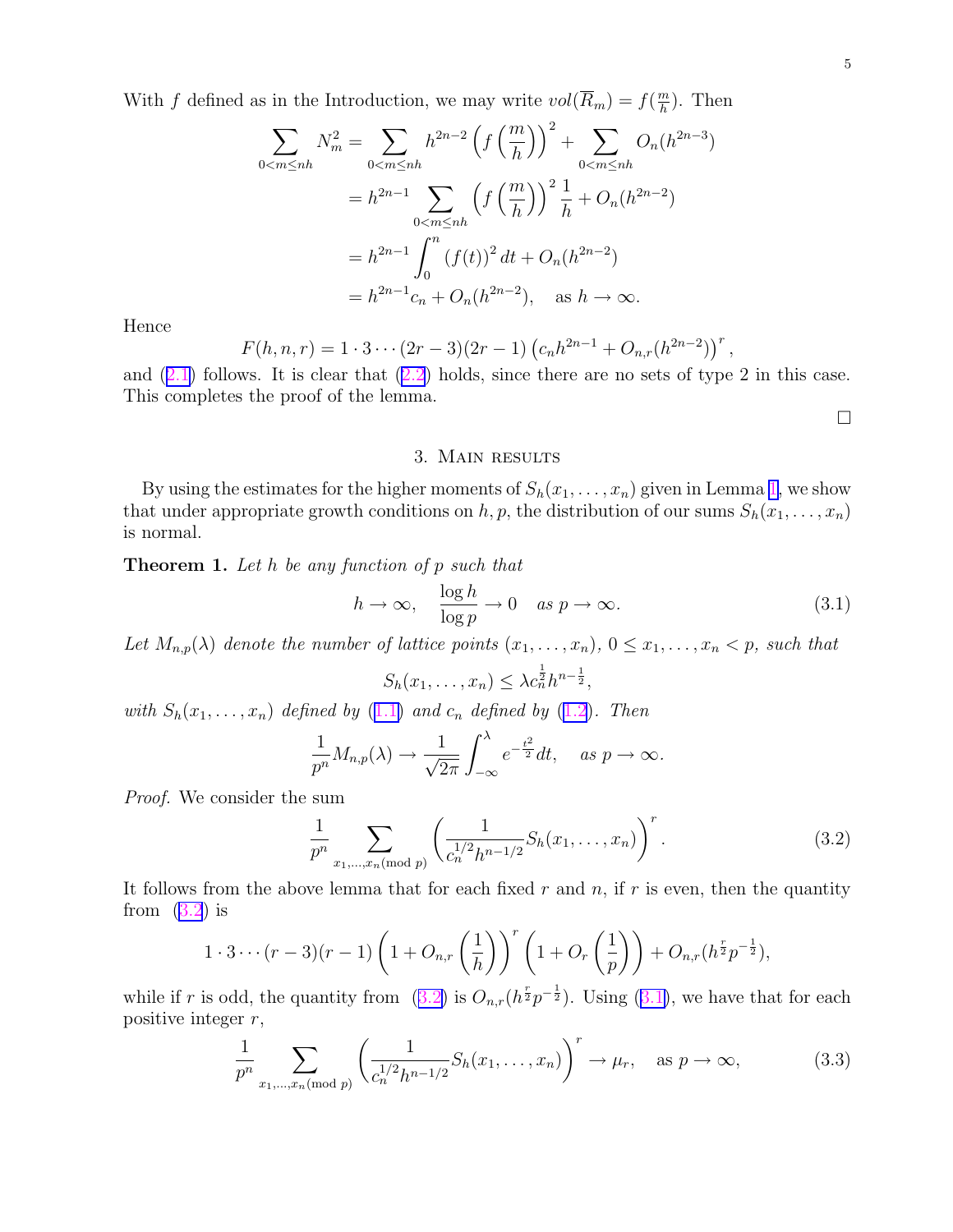where 
$$
\mu_r = \begin{cases} 1 \cdot 3 \cdots (r-1), & \text{if } r \text{ is even;} \\ 0, & \text{if } r \text{ is odd.} \end{cases}
$$
  
Let  $N_{n,p}(s)$  be the number of *n*-tuples  $(x_1, \ldots, x_n)$  with  $0 \le x_i < p, i = 1, \ldots, n$  such that  $S_h(x_1, \ldots, x_n) \le s$ . Then  $N_{n,p}(s)$  is a non-decreasing function of *s* with discontinuities at certain integral values of *s*. We also note that  $N_{n,p}(s) = 0$  if  $s < -h^n$ ,  $N_{n,p}(s) = p^n$  if  $s \ge h^n$ , and  $M_{n,p}(\lambda) = N_{n,p}(\lambda c_n^{\frac{1}{2}} h^{n-\frac{1}{2}})$ . We write (3.3) in the form

$$
\frac{1}{p^n} \sum_{s=-h^n}^{h^n} \left( \frac{s}{c_n^{\frac{1}{2}} h^{n-\frac{1}{2}}} \right)^r \left( N_{n,p}(s) - N_{n,p}(s-1) \right) \to \mu_r, \quad \text{as } p \to \infty. \tag{3.4}
$$

This is similar to relation (26) of Davenport-Erdős  $[5]$  $[5]$ . Following their argument, if we set

$$
\Phi_{n,p}(t) = \frac{1}{p^n} N_{n,p}(tc_n^{\frac{1}{2}}h^{n-\frac{1}{2}}) = \frac{1}{p^n} M_{n,p}(t),
$$

and

$$
\Phi(t) = \frac{1}{\sqrt{2\pi}} \int_{-\infty}^{t} e^{-\frac{1}{2}u^2} du,
$$

we obtain

$$
\int_{-\infty}^{\infty} t^r d\Phi_{n,p}(t) \to \int_{-\infty}^{\infty} t^r d\Phi(t), \quad \text{as } p \to \infty,
$$
\n(3.5)

for any fixed positive integer r, which is the analogue of relation  $(28)$  from [[5\]](#page-8-0). It now remains to show that, for each real number  $\lambda$ ,

$$
\Phi_{n,p}(\lambda) \to \Phi(\lambda), \quad \text{as } p \to \infty. \tag{3.6}
$$

The assertion of  $(3.6)$  follows from the well-known fact (see [[6\]](#page-8-0)) in the theory of probability that if  $F_k$  and F are probability distributions with finite moments  $m_{k,r}$ ,  $m_r$  of all orders, respectively, and if F is the unique distribution with the moments  $m_r$  such that  $m_{k,r} \to m_r$ for all r as  $k \to \infty$ , then  $F_k \to F$  as  $k \to \infty$ . We give the outline of the proof following the argument of Davenport-Erdős [[5\]](#page-8-0). Suppose that  $(3.6)$  fails for some  $\lambda$ . Then we can find a subsequence  $\{\Phi_{n,p'}\}$  and a  $\delta > 0$  such that

$$
|\Phi_{n,p'}(\lambda) - \Phi(\lambda)| \ge \delta, \quad \text{for all } p'. \tag{3.7}
$$

By the two theorems of Helly (see the introduction to [[9\]](#page-8-0)) there exists a subsequence  $\{\Phi_{n,p'}\}$ of  $\{\Phi_{n,p'}\}$  which converges to a distribution  $\Psi$  at every point of continuity, and

$$
\int_{-\infty}^{\infty} t^r d\Psi(t) = \lim_{p'' \to \infty} \int_{-\infty}^{\infty} t^r d\Phi_{n,p''} = \int_{-\infty}^{\infty} t^r d\Phi(t).
$$

Since  $\Phi$  is the only distribution with these special moments  $\mu_1, \mu_2, \ldots$ , we have  $\Psi(t) = \Phi(t)$ for all t. This contradicts (3.7). Hence one concludes that, as  $p \to \infty$ ,

$$
\frac{1}{p^n}M_{n,p}(\lambda) = \Phi_{n,p}(\lambda) \to \Phi(\lambda) = \frac{1}{\sqrt{2\pi}}\int_{-\infty}^{\lambda}e^{-\frac{1}{2}t^2}dt,
$$

which completes the proof of the theorem.  $\Box$ 

6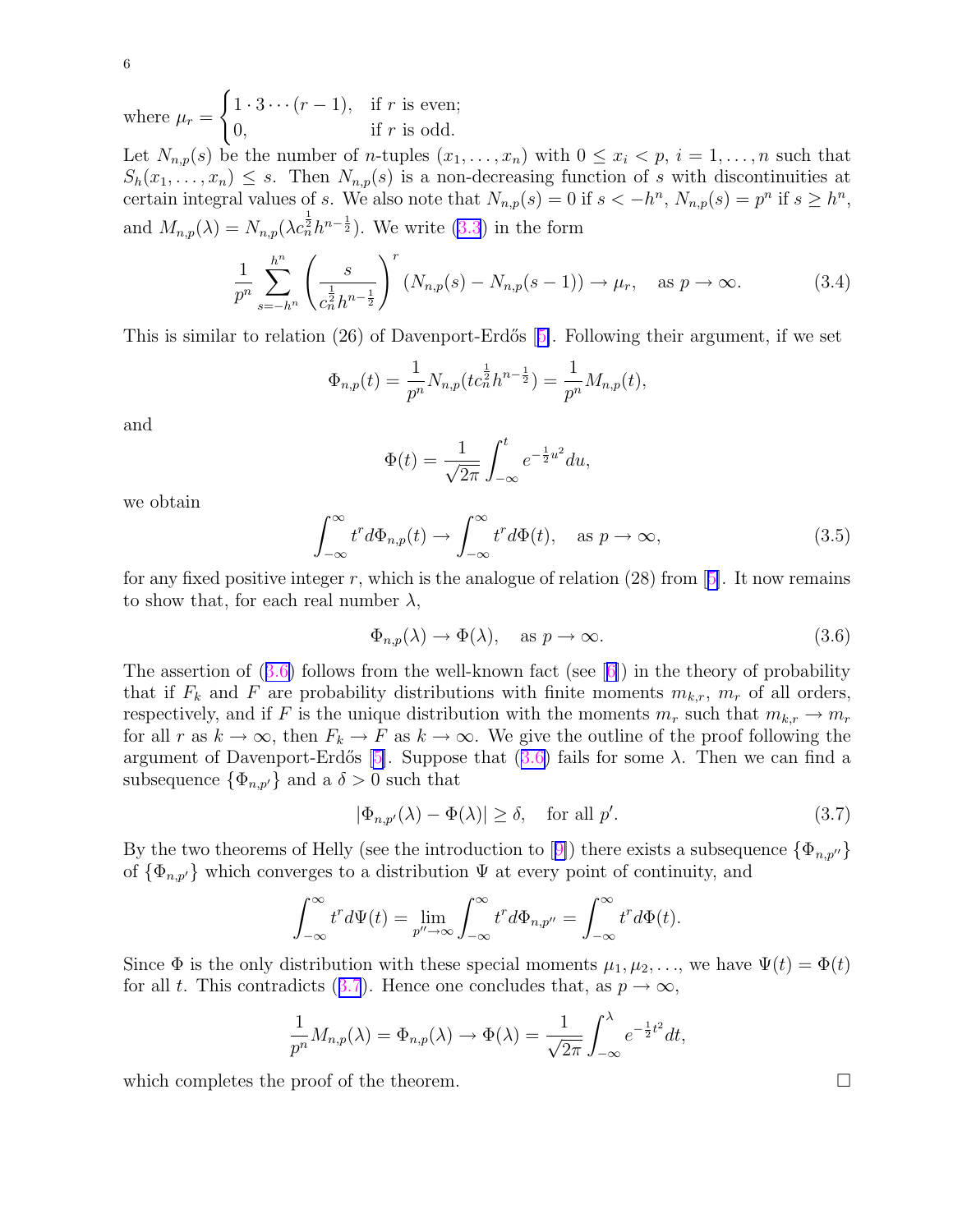We remark that  $c_n$  can be explicitly computed for any given value of n. The following proposition provides an equivalent formulation of  $c_n$ , which allows for easier computations in higher dimensions. For any  $n$ , consider the polynomial in two variables

$$
g_n(X,Y) = \sum_{l=0}^{n-1} \left( \sum_{k=0}^l (-1)^k \binom{n}{k} \binom{X+(l-k)Y+n-1}{n-1} \right)^2.
$$

Note that the total degree of  $g_n(X, Y)$  is at most  $2n - 2$ .

Proposition 1. For any n,

$$
c_n = \sum_{k=0}^{2n-2} \frac{a_{n,k}}{k+1},
$$

where  $a_{n,k}$  is the coefficient of  $X^k Y^{2n-2-k}$  in  $g_n(X, Y)$ .

*Proof.* We know that for fixed n and  $h \to \infty$ ,

$$
\sum_{m} N_m^2 = h^{2n-1} c_n + O_n(h^{2n-2}),
$$

where  $N_m = N_m(h, n)$  is the number of *n*-tuples  $(a_1, \ldots, a_n)$  such that  $a_1 + \cdots + a_n = m$ , with  $1 \le a_i \le h$ . Replacing m by  $m' = m - n$  and each  $a_i$  by  $b_i = a_i - 1$ , we get  $\sum_m N_m^2 = \sum_{m'} (N'_{m'})^2$ , where  $N'_{m'}$  is the number of n-tuples  $(b_1, \ldots, b_n)$  such that  $b_1 + \cdots + b_n = m'$ ,  $\lambda_{m'}(N'_{m'})^2$ , where  $N'_{m'}$  is the number of *n*-tuples  $(b_1, \ldots, b_n)$  such that  $b_1 + \cdots + b_n = m'$ , with  $0 \leq b_i \leq h-1$ .

Now, the number of ways to obtain a sum of  $m'$  from n non-negative integers, with no restrictions, is  $\binom{m'+n-1}{n-1}$ . If we restrict any fixed  $b_i$  to satisfy the inequality  $b_i \geq h$ , then the number of ways drops to  $\binom{m'-h+n-1}{n-1}$ . If we restrict any two  $b_i, b_j$  to satisfy  $b_i, b_j \geq h$  then we have  $\binom{m'-2h+n-1}{n-1}$  ways, and so on.

Since for each k, there are  $\binom{n}{k}$  $\binom{n}{k}$  ways to choose exactly k of the  $b_i$ 's to be greater than h, we obtain by the inclusion-exclusion principle,

$$
N'_{m'} = \sum_{0 \le k \le m'/h} (-1)^k \binom{n}{k} \binom{m'-kh+n-1}{n-1}.
$$

So we have, for  $lh \le m' < (l+1)h, 0 \le l \le n-1$ ,

$$
N'_{m'} = \sum_{k=0}^{l} (-1)^k {n \choose k} {m' - kh + n - 1 \choose n-1}.
$$

Replacing m' by  $s + lh$ , with  $0 \le s \le h - 1$ , we get

$$
N'_{s+lh} = \sum_{k=0}^{l} (-1)^k {n \choose k} {s + (l-k)h + n - 1 \choose n-1}.
$$

Therefore

$$
\sum_{m'} (N'_{m'})^2 = \sum_{s=0}^{h-1} \sum_{l=0}^{n-1} \left( \sum_{k=0}^l (-1)^k \binom{n}{k} \binom{s+(l-k)h+n-1}{n-1} \right)^2
$$

$$
= \sum_{s=0}^{h-1} g_n(s,h).
$$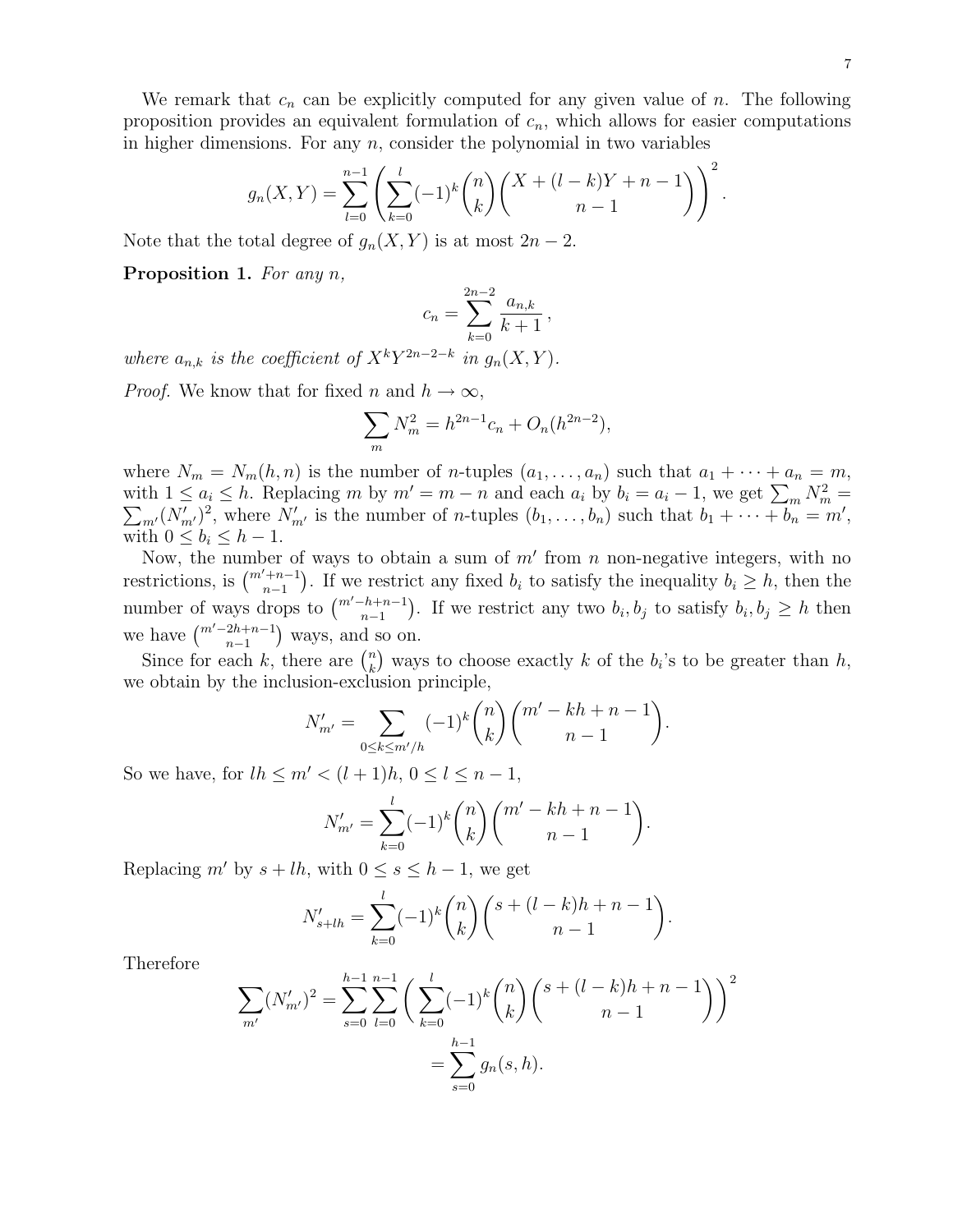<span id="page-7-0"></span>8

It follows that

$$
\sum_{s=0}^{h-1} g_n(s, h) = h^{2n-1} c_n + O_n(h^{2n-2}).
$$
\n(3.8)

Now, the main contribution in  $g_n(s, h)$  comes from the terms where the exponents of s and h add up to  $2n-2$ . Since for any  $0 \le k \le 2n-2$ ,

$$
\sum_{s=0}^{h-1} s^k = \frac{1}{k+1} h^{k+1} + O_n(h^k),
$$

we obtain

$$
\sum_{s=0}^{h-1} g_n(s, h) = \sum_{s=0}^{h-1} \left( \sum_{k=0}^{2n-2} a_{n,k} s^k h^{2n-2-k} + \text{lower order terms} \right)
$$
  
= 
$$
\sum_{k=0}^{2n-2} \sum_{s=0}^{h-1} a_{n,k} s^k h^{2n-2-k} + O_n(h^{2n-2})
$$
  
= 
$$
\sum_{k=0}^{2n-2} \frac{a_{n,k}}{k+1} h^{2n-1} + O_n(h^{2n-2}).
$$

By combining this with  $(3.8)$ , we obtain the desired result.  $\Box$ 

For  $n = 2, 3, 4, 5, 6$ , one finds that  $c_2 = \frac{2}{3}$  $\frac{2}{3}$ ,  $c_3 = \frac{11}{20}$ ,  $c_4 = \frac{151}{315}$ ,  $c_5 = \frac{15619}{36288}$ ,  $c_6 = \frac{655177}{1663200}$ . The numerator and the denominator of  $c_n$  grow rapidly as n increases. For instance, for  $n = 10$ and  $n = 25$  we have 37307713155613

$$
c_{10} = \frac{37307713155613}{121645100408832},
$$

and

#### $c_{25} =$ 675361967823236555923456864701225753248337661154331976453

3465993527260783822633915460520201577706853740052480000000 One can also work with boxes instead of cubes, and obtain similar distribution results. For example, in dimension two, we may consider the sum

$$
S_{h,k}(x,y) = \sum_{u=x+1}^{x+h} \sum_{v=y+1}^{y+k} \left( \frac{u+v}{p} \right),
$$

where x, y are any integers and h, k are positive integers, with  $h \geq k$ , say. Then, by using the same arguments as in the proof of Theorem [1,](#page-4-0) one can prove the following result.

**Theorem 2.** Let h, k be functions of p such that

$$
h \ge k, \quad \frac{h}{k} \to \alpha, \quad k \to \infty, \quad \frac{\log k}{\log p} \to 0, \quad \text{as } p \to \infty.
$$

Denote  $\beta = \sqrt{\alpha - \frac{1}{3}}$  $\frac{1}{3}$  and  $\beta' = \sqrt{1 - \frac{1}{3c}}$  $\frac{1}{3\alpha}$ . Let  $M_p(\lambda)$  be the number of pairs  $(x, y)$  with  $0 \le x, y < p$ , x, y integers, such that  $S_{h,k}(x, y) \le \lambda \beta k^{\frac{3}{2}}$ . Let  $M_p(\lambda)$  be the number of pairs  $(x, y)$  with  $0 \le x, y < p, x$ , y integers, such that  $S_{h,k}(x, y) \le \lambda \beta^l h^{\frac{1}{2}} k$ . Then, as  $p \to \infty$ ,

$$
\frac{1}{p^2}M_p(\lambda) \to \frac{1}{\sqrt{2\pi}} \int_{-\infty}^{\lambda} e^{-\frac{1}{2}x^2} dx,
$$

.